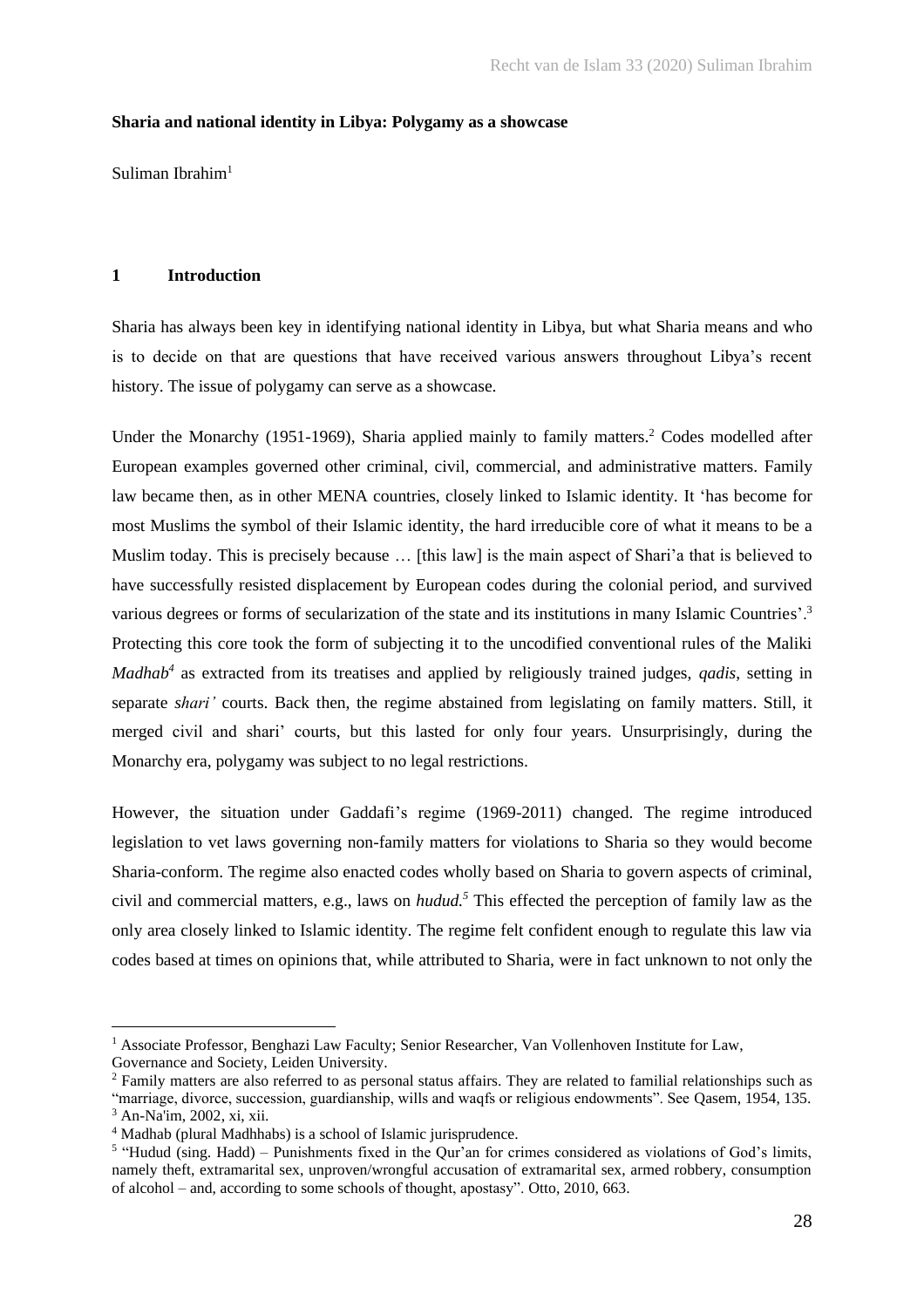*Maliki* madhab, but to other madhhabs as well. Such opinions were Gaddafi's own. The tight legislative restrictions on polygamy bear testimony to this.

This interpretation of Sharia and the legislation based thereon, became the target of post Gaddafi authorities (2011- ). To them, this legislation shows that Gaddafi greatly deviated from the true Sharia and must be amended or completely overthrown. The legislative restrictions on polygamy in particular became quite early on the target of these authorities. Eventually, the Supreme Court declared them unconstitutional, and the legislature unequivocally annulled them. Still, this does not mean that the questions on what Sharia means and who is to decide on that are settled. As the constitution making process shows, the reality is far from that.

In this paper, I will present and analyse the debate on Sharia as related to Libya's national identity throughout the country's history since the 1951 independence (1), before examining how subsequent authorities have reacted to this debate when addressing the issue of polygamy (2). I will then conclude that, given Libya's trouble transition since 2011, it is difficult to predict with much certainty how the controversy over the role of Sharia including its position on polygamy will be resolved (3).

### **2 Sharia and national identity, a historical overview**

Islam has always enjoyed a prominent place in forming Libya's national identity. This was true of the Monarchy era (1951-1969) when Idris el-Sanusi was not only the first (and last) King, but also the head of the Sanusi Order, a very prominent Sufi movement. Still, Sharia then played a rather limited role compared with subsequent eras.

The Constitution of the Monarchy did not recognize Sharia in lawmaking. It did declare Islam as the religion of the state, but this was seen as merely symbolic. Apart from family matters, the regime introduced laws based on European models that contained violations to Sharia. For example, it invited the Egyptian jurist Abd Razzag al-Sanhuri to help with drafting Libya's basic laws. Among others, he drafted the civil code which, expectedly, turned out to be almost identical to the Egyptian counterpart, which in turn was heavily influenced by the Code Napoléon. The new code allowed interest, widely seen as *riba*. <sup>6</sup> The penal code, whose drafters were inspired by the Italian penal code, punished consensual sex only in very limited cases, e.g., when committed by a spouse with another person in the marital house, and upon a complaint by the other spouse.

<sup>6</sup> Riba, which is, "categorically prohibited in Islamic law"," … refers to receiving or giving a lawful thing having monetary value in excess of that for which the thing was exchanged; interest charged on a debt is a prime example." Hallaq, 2009*, 178.*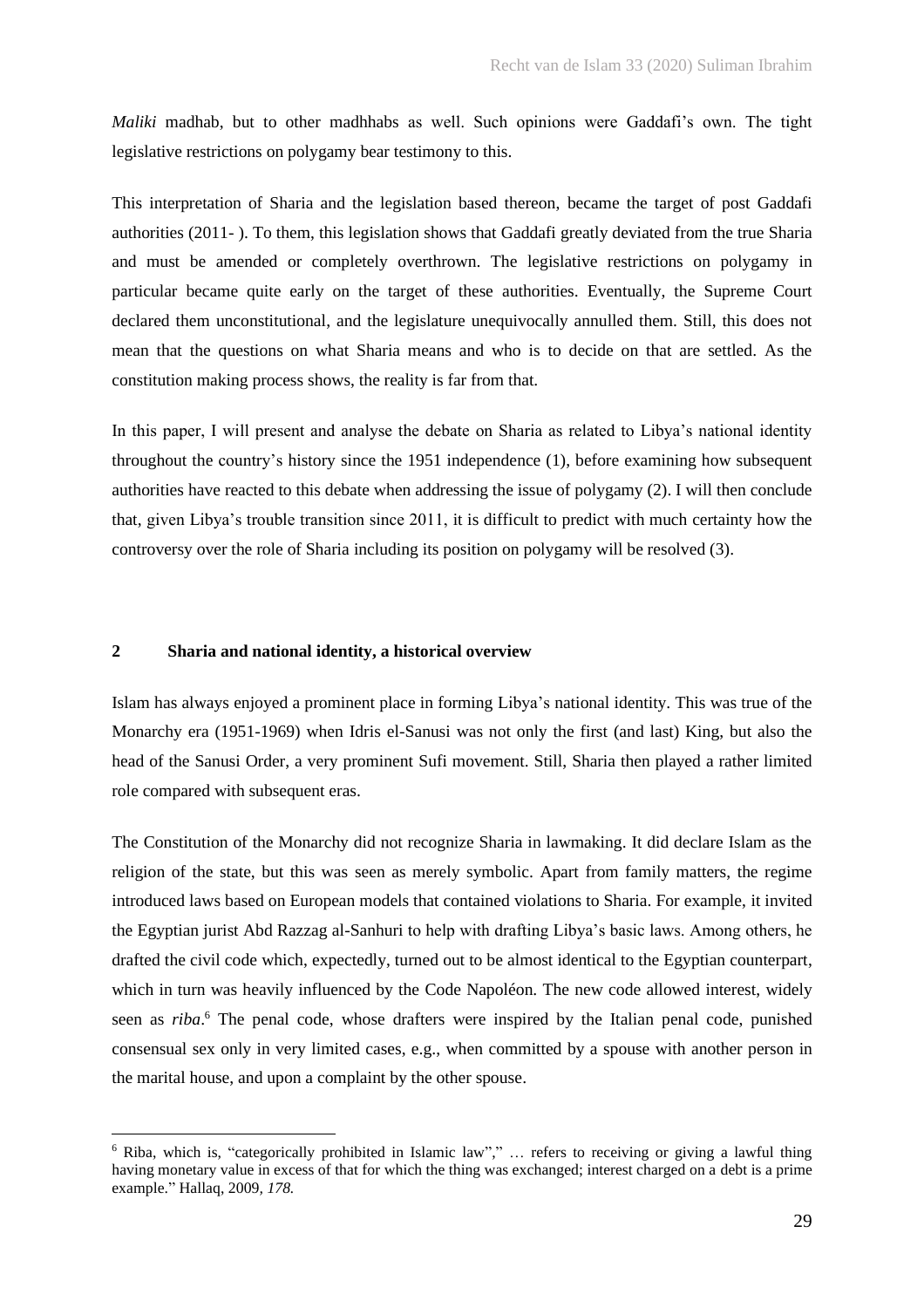Admittedly, there was still scope for resorting to Sharia, but that was quite limited. When encountering a case of a lacuna, judges presided over the civil courts, who received their training in secular law faculties, were instructed to apply the principles of Sharia.<sup>7</sup> These principles meant, according to al-Sanhouri, the rules on which there is consensus by all madhhabs. These are limited to a handful of rules. Besides, these rules must entail no conflict with the principles basing the Civil Code to prevent "…the Code's losing its character and legal harmony".<sup>8</sup> The referral to *Sharia* in such a way limited to a large extent "its practical usefulness."<sup>9</sup>

As for family matters, Sharia was the sole governing system.<sup>10</sup> It meant the uncodified rules of the Maliki *madhab*. Since opinions differ within the *madhab*, judges were instructed to apply the *rajah*  opinion, i.e., the stronger in terms of evidence, <sup>11</sup> before changing this to *mashour* opinions*,* popular or mainstream*.* <sup>12</sup> Those judges sat in separate shari' courts and had to have had a high qualification in Islamic jurisprudence.<sup>13</sup>

Family law was seen as closely linked to Islamic identity, being the only area left to Sharia. Protecting this area meant abstaining from codifying the Maliki *madhab* rules pertaining to family matters and entrusting the adjudication on these matters to shari' courts. The Monarchy regime did not introduce any codes to substantively regulate these matters.<sup>14</sup> It, however, tried merging civil and shari' courts, upon the advice of el-Sanhuri. The merger entailed tasking all judges, regardless of their training background, religious or legal, with addressing all cases, family or non-family related.<sup>15</sup> The merger, however, lasted only for four years (1954-1958). It faced public dissent;<sup>16</sup> qadis, it was reported, refused to apply un-Islamic laws.<sup>17</sup>

Islam gained more prominence as an identifier of national identity under the Gaddafi regime (1969- 2011). In addition to the inclusion in the 1969 constitutional declaration of the symbolic reference to Islam as the religion of the state, the Revolutionary Command Council issued a decree in 1971 declaring Sharia a principal source of legislation. The Council then formed committees to review

<sup>7</sup> Article 2 of the civil Code.

<sup>8</sup> Al-Sanhuri, 1997, 61. As cited by Bechor, 2007, 84.

 $9$  Anderson, 1954, 1. As cited by Bechor, 2007, 85.

<sup>&</sup>lt;sup>10</sup> Personal status affairs of non-Muslim Libyans were regulated by their own religious rulings. As to Article 192 of the 1951 Constitution, "the State shall guarantee respect for the systems of personal status of non-Muslims". See also (Qasem, 1954, 136) who states the existence of the Rabbinical courts.

<sup>&</sup>lt;sup>11</sup> Article 17 of Law on the Regulation of the Judiciary issued in 1958 and Law No. 29/1962 on the Regulation of the Judiciary. Official Gazette (special issue). Year 12. December 11, 1962.

<sup>&</sup>lt;sup>12</sup> Law No. 13/1964 on the Amendment of Some Provisions of the Law on the Regulation of the Judiciary.

<sup>&</sup>lt;sup>13</sup> Article (44) of Law No. 10/1985 on the Regulation of the Judiciary.

<sup>14</sup> Layish, 2005, ix. As to him, "Until Qadhdhafi's coup in 1969, no codification of *shar'i* law pertaing to personal status, succession and *waqf* had been attempted."

<sup>15</sup> Qasem, 1954.

<sup>16</sup> Metz, 1989, 193.

<sup>&</sup>lt;sup>17</sup> Mohammed Khaleel al-Qumati, the first Libyan president of the Supreme Court (3/11/1954), an interview with al-Muhami Journal (Al-Muhami, 1990, 31–32).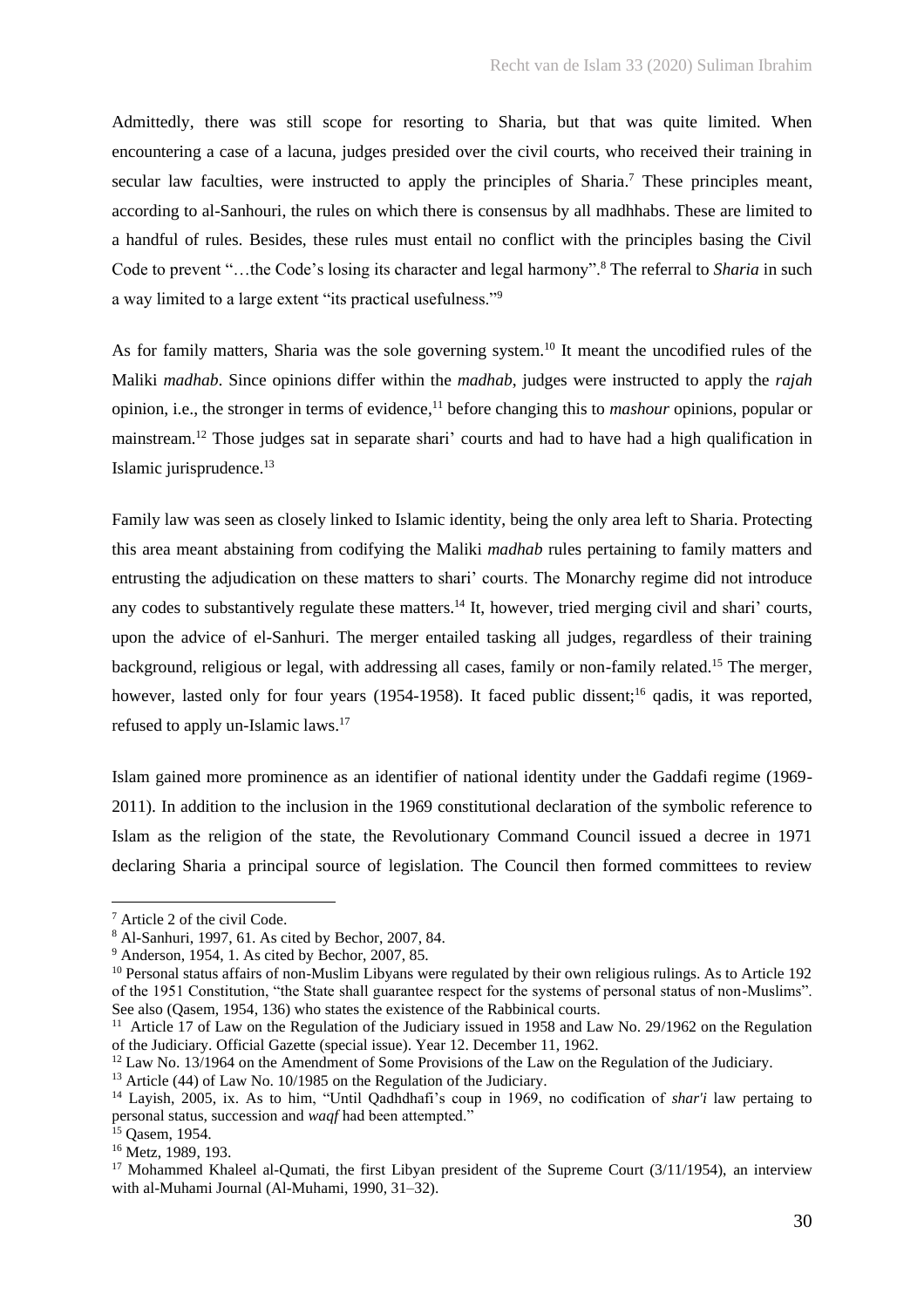existing laws for compatibility with Sharia's conclusive determinations and basic rules. The committees had to formulate recommendations as to how any incompatibility could be addressed. Besides the Maliki *madhab*, they could consult other madhhabs in their search for more feasible solutions. Based on the committees' recommendations, the regime introduced a new law (74/1972) to ban *riba al-nasia* (usury) in civil and commercial transactions between natural persons, and laws on *hadd* offences: theft and robbery (Law 148 of 11 October 1972), adultery (Law 70 of 20 October 1973), unfounded accusations of fornication (Law 52 of 16 September 1974), and, finally, the consumption of alcoholic beverages (Law 89 of 20 November 1974).

As for family matters, the regime initially attempted little change. It left them largely to the uncodified rules of the Maliki school. An exception was Law No 176/1972 on "Protecting Some Rights of Women in Marriage, Divorce for Prejudice, and Consensual Divorce". Besides the Maliki school, the drafters of the law resorted to other schools.<sup>18</sup> The changes this law brought about were, however, minimal. It stipulated the maturity of the spouses as a condition for marriage: 16 for females and 18 for males, it eliminated the right of the guardian to impose his word into marriage.<sup>19</sup> As for courts, the regime succeeded in 1973 in merging the civil and shari' courts. The merger, this time, was to last.

More significant changes to the legal system started to occur in 1977. The regime then issued the 'Declaration on the Establishment of the Authority of the People' that signalled the start of transforming Gaddafi's thoughts, as expressed in his Green Book, into law. The Declaration changed the country to Jamahiriya, i.e., the state of the masses, based its ideological stance on a form of Islamic socialism, and, more importantly, stated that the Quran was the constitution of Libyan society. This was consistent with Gaddafi's denial of the *Sunnah*. <sup>20</sup> <sup>21</sup> He also spoke dismissively of *madhhabs*, and claimed that every Muslim, not only qualified jurists, should be able to interpret the Quran. He called for opening "... the gates of *ijtihad* (free interpretation of the sources of Sharia)",<sup>22</sup> and gave himself the liberty to practice it.<sup>23</sup> As some writers plausibly argued, while he, at first, used classical Islam to legitimise his political measures, Qaddafi, later, reformulated Islamic precepts to fit his own ideology.<sup>24</sup>

The effect of interpreting Sharia in that way was considerable. While it became no longer confined to family matters, it also became no longer confined to Libya's predominant *madhab*, i.e., the Maliki

<sup>18</sup> Official Gazette no.61 of 23 December 1972.

<sup>19</sup> Mayer, 1978, 47.

<sup>20</sup> *Sunnah* is the Prophet Mohammed's sayings and acts. It is the second source of *Sharia*, after the Quran.

<sup>21</sup> Takeyh, 1998, 161,162. Martin, 2004, 557.

<sup>22</sup> Martin, 2004, 557.

<sup>&</sup>lt;sup>23</sup> Martin, 2004, 530.

<sup>24</sup> Takeyh, 1998, 161-62.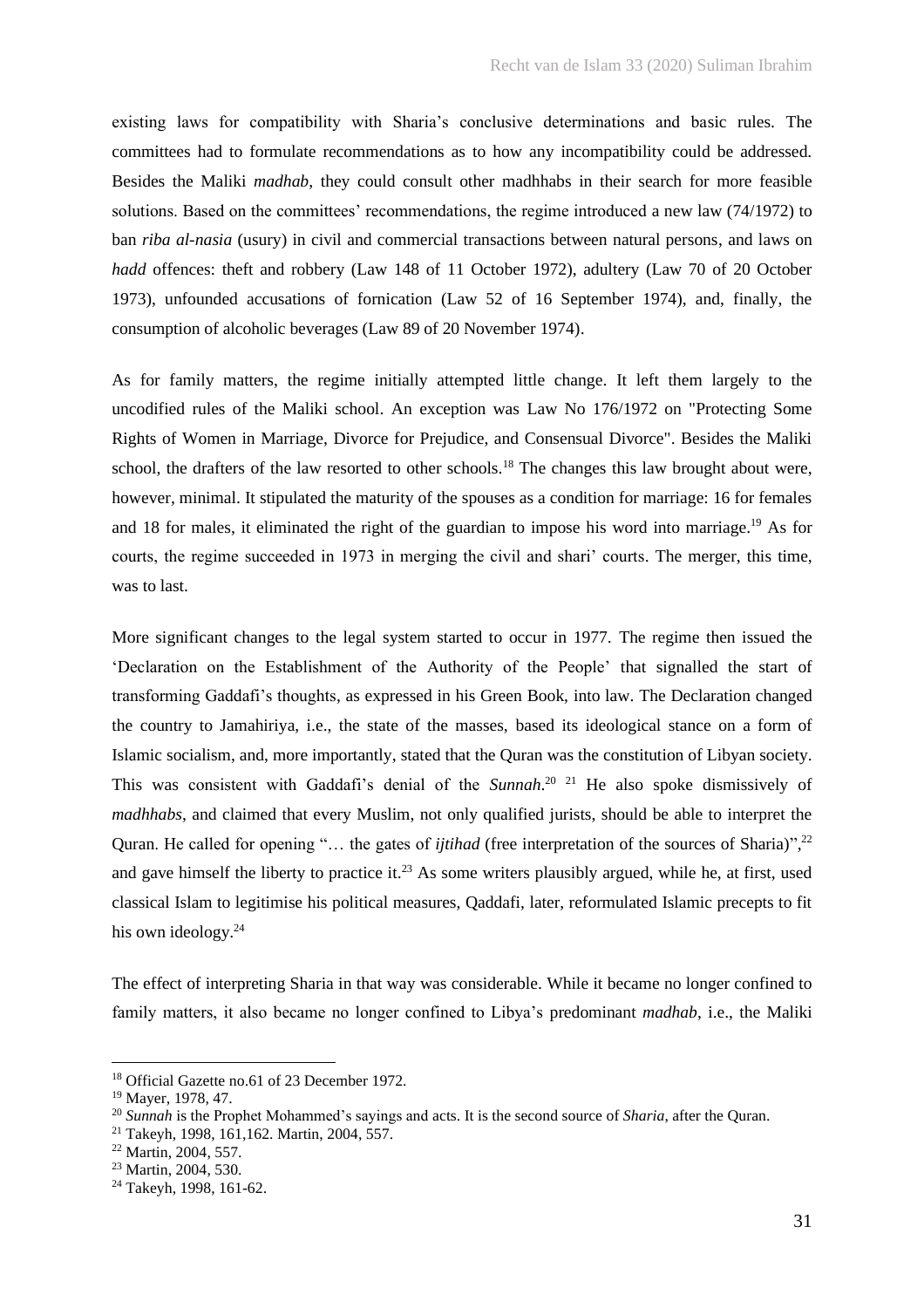*madhab*. The regime introduced laws to regulate family matters based on opinions not only unknown to this *madhab*, but, at times, to no other *madhab*. Law No. 10/1084 on Marriage and Divorce is a case in point. Besides the Maliki *madhab,* this law was based on opinions from Shia *madhhabs,* and long extinct *madhhabs* such as al-Zahiri*.* 25

Legislation introduced as Sharia-based under Gaddafi became a target in the 2011 uprising. At first, his opponents cited it as evidence of his deviation from the true Sharia, which would justify the revolt against him. This is not to say that the uprising was a religious one; still, religious groups played an instrumental role. They lobbied the transitional authorities for introducing legislation addressing Gaddafi's legislative legacy.

The National Transitional Council (NTC) (2011-2012) introduced legislation to increase the role of Sharia, understood this time as being more faithful to classical interpretations. In August 2011, it issued an Interim Constitutional Declaration that made Sharia *the* principal source of legislation. Religious groups criticized the Declaration for its wording implied that resorting to sources other than Sharia was possible. In their view, it should have made Sharia the *sole* source of legislation.<sup>26</sup>

To, perhaps, compensate for that, the NTC issued Law 15/2012 on the Establishment of Dar el-Ifta. Dar el-Ifta played a key role in promoting the role of Sharia as could be seen, for example, in the debate on Law 1/2013 on the Prevention of Usurious Transactions. The General National Congress (GNC) (2012-2016), the NTC' successor, enacted this law with a view to replacing the conventional banking system with an Islamic one. Dar el-Ifta lobbied members of the GNC, and the main argument it provided was that enacting the law would ensure Libya's Islamic character even it may result in financial losses.<sup>27</sup> This argument was used in such a way that GNC members found it difficult to argue otherwise; "it would have looked as explicitly arguing against the Quran", a GNC member recalled.<sup>28</sup> The fear of financial losses, however, led the GNC to include in the law a provision giving legal entities, such as banks, two years (until 1 January 2015) to fully comply with the law. The Grand

<sup>25</sup> Izzbaida, 2016-2017, 235.

<sup>26</sup> Bayān hay'at ʿulamā' lībīā bi-shaʿān al-iʿlān al-dustūrī al-mu'aqit. 6 October 2011. Altawheed Forum: [https://www.eltwhed.com/vb/showthread.php?33175-%C8%ED%C7%E4-%E5%ED%C6%C9-](https://www.eltwhed.com/vb/showthread.php?33175-%C8%ED%C7%E4-%E5%ED%C6%C9-%DA%E1%E3%C7%C1-%E1%ED%C8%ED%C7-%C8%D4%C3%E4-%C7%E1%C5%DA%E1%C7%E4-%C7%E1%CF%D3%CA%E6%D1%ED-%C7%E1%E3%C4%DE%CA&s=3931e8e61a1ea27cb118f4055c61faa6&p=252557#post252557) [%DA%E1%E3%C7%C1-%E1%ED%C8%ED%C7-%C8%D4%C3%E4-%C7%E1%C5%DA%E1%C7%E4-](https://www.eltwhed.com/vb/showthread.php?33175-%C8%ED%C7%E4-%E5%ED%C6%C9-%DA%E1%E3%C7%C1-%E1%ED%C8%ED%C7-%C8%D4%C3%E4-%C7%E1%C5%DA%E1%C7%E4-%C7%E1%CF%D3%CA%E6%D1%ED-%C7%E1%E3%C4%DE%CA&s=3931e8e61a1ea27cb118f4055c61faa6&p=252557#post252557)

[<sup>%</sup>C7%E1%CF%D3%CA%E6%D1%ED-](https://www.eltwhed.com/vb/showthread.php?33175-%C8%ED%C7%E4-%E5%ED%C6%C9-%DA%E1%E3%C7%C1-%E1%ED%C8%ED%C7-%C8%D4%C3%E4-%C7%E1%C5%DA%E1%C7%E4-%C7%E1%CF%D3%CA%E6%D1%ED-%C7%E1%E3%C4%DE%CA&s=3931e8e61a1ea27cb118f4055c61faa6&p=252557#post252557)

[<sup>%</sup>C7%E1%E3%C4%DE%CA&s=3931e8e61a1ea27cb118f4055c61faa6&p=252557#post252557](https://www.eltwhed.com/vb/showthread.php?33175-%C8%ED%C7%E4-%E5%ED%C6%C9-%DA%E1%E3%C7%C1-%E1%ED%C8%ED%C7-%C8%D4%C3%E4-%C7%E1%C5%DA%E1%C7%E4-%C7%E1%CF%D3%CA%E6%D1%ED-%C7%E1%E3%C4%DE%CA&s=3931e8e61a1ea27cb118f4055c61faa6&p=252557#post252557) [last accessed 10 April 2022].

<sup>&</sup>lt;sup>27</sup> Bughrara, and Al-Ghitta, 2016.

<sup>&</sup>lt;sup>28</sup> Moghairbi, Amina, former member of the GNC. Interview by Elatrash, Hala. Benghazi, August 2018.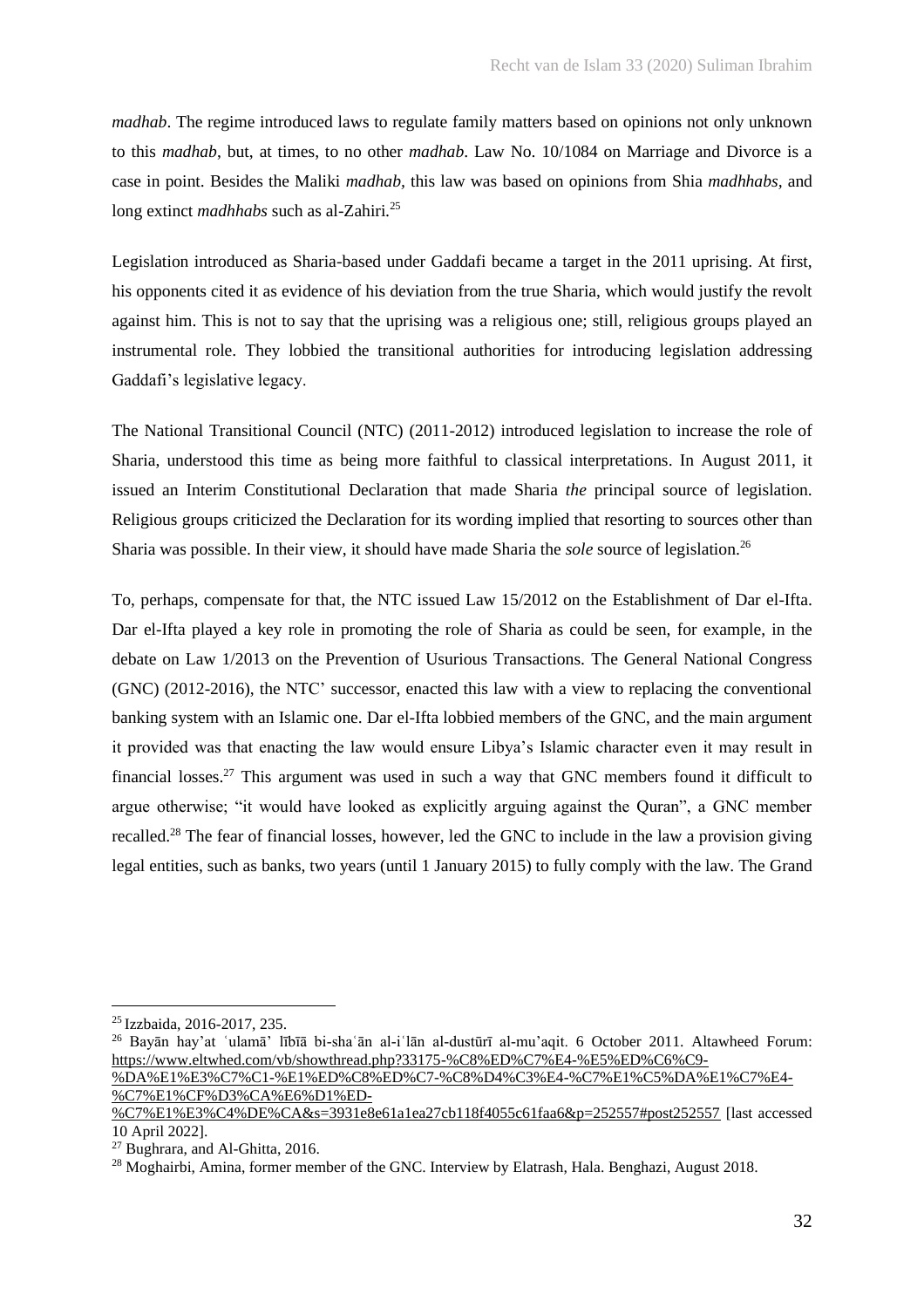Mufti criticised this move; to him, it showed that that the GNC was not serious in combating usury, *riba.<sup>29</sup>*

Not before long, however, the GNC became fully devoted to Sharia promotion efforts. Around August 2014, Libya witnessed a political divide in which the GNC continued to act as the legislative assembly in the western region of the country including the capital Tripoli, where religious forces were more dominant. In the eastern region, a newly elected House of Representatives (HoR) claimed the same. Since then, the GNC enacted legislation enhancing further Libya's Islamic character and the role of Sharia. It first amended the Interim Constitutional Declaration, so Libya was described as "an independent Muslim state" instead of "an independent democratic state", and Sharia became "the source of all legislation" instead of, only, "the principal source". The amended version deemed "void any legislation, work, or act incompatible with its [Sharia] provisions and objectives." The GNC issued a statement describing this provision as "the best constitutional text in all the constitutions of Muslim countries without any exception."30

Later, the GNC formed a committee of religious scholars led by the Deputy Mufti to review legislation for compatibility with Sharia.<sup>31</sup> The review revealed, as to the committee, violations to Sharia even in legislation claimed to be Sharia-based. It drafted laws to end or amend incompatible laws, which the GNC readily enacted. Amongst these were Law No. 20/2016 that, among others, made apostasy a crime punishable by death, and Law No. 22/2016 that introduced stoning to death as a punishment when the adulterous person is married.

In contrast, the House of Representatives (HoR), the rival legislature in the eastern region, showed no such enthusiasm for promoting the role of Sharia. In fact, the HoR's legislation could be seen as reactionary towards the GNC's. For example, reacting to the role that Dar el-Ifta played in supporting the GNC, the HoR issued Law No. 8/2014 on the Dissolution of Dar el-Ifta. The law did not provide for an alternative body. This vacuum was soon filled by the High Committee for Fatwa, a body fully dominated by Madkhalis who advocate for extreme interpretations of Sharia and relegation of traditional *madhhabs*, including the Maliki.

As for the Constitution Drafting Assembly (CDA) (2014-), it thrived, as evidenced in the draft it announced in July 2017, to strike a balance between promoting the role of Sharia and maintaining the civil character of the state. Whether it succeeded is debatable. The draft deemed Sharia *the* source of

<sup>&</sup>lt;sup>29</sup> See the website of the Dar al-Ifta: [https://ifta.ly/%D8%AA%D8%A3%D8%AC%D9%8A%D9%84-](https://ifta.ly/%D8%AA%D8%A3%D8%AC%D9%8A%D9%84-%D9%88%D9%82%D9%81-%D8%A7%D9%84%D8%AA%D8%B9%D8%A7%D9%85%D9%84-%D8%A8%D8%A7%D9%84%D8%B1%D8%A8%D8%A7-%D9%84%D9%85%D8%A7%D8%B0%D8%A7%D8%9F/738/) [%D9%88%D9%82%D9%81-%D8%A7%D9%84%D8%AA%D8%B9%D8%A7%D9%85%D9%84-](https://ifta.ly/%D8%AA%D8%A3%D8%AC%D9%8A%D9%84-%D9%88%D9%82%D9%81-%D8%A7%D9%84%D8%AA%D8%B9%D8%A7%D9%85%D9%84-%D8%A8%D8%A7%D9%84%D8%B1%D8%A8%D8%A7-%D9%84%D9%85%D8%A7%D8%B0%D8%A7%D8%9F/738/) [%D8%A8%D8%A7%D9%84%D8%B1%D8%A8%D8%A7-](https://ifta.ly/%D8%AA%D8%A3%D8%AC%D9%8A%D9%84-%D9%88%D9%82%D9%81-%D8%A7%D9%84%D8%AA%D8%B9%D8%A7%D9%85%D9%84-%D8%A8%D8%A7%D9%84%D8%B1%D8%A8%D8%A7-%D9%84%D9%85%D8%A7%D8%B0%D8%A7%D8%9F/738/)

[<sup>%</sup>D9%84%D9%85%D8%A7%D8%B0%D8%A7%D8%9F/738/](https://ifta.ly/%D8%AA%D8%A3%D8%AC%D9%8A%D9%84-%D9%88%D9%82%D9%81-%D8%A7%D9%84%D8%AA%D8%B9%D8%A7%D9%85%D9%84-%D8%A8%D8%A7%D9%84%D8%B1%D8%A8%D8%A7-%D9%84%D9%85%D8%A7%D8%B0%D8%A7%D8%9F/738/) [last accessed 10 April 2022].

<sup>30</sup> Al-mu'atamar al-waṭanī al-ʿām. "Bayān bi-juhud al-mu'atamar al-waṭanī al-ʿām fī taḥkīm al-sharīʿa alislāmiyya wa aqrār al-qawānīn bimā la yukhālif aḥkāmiḥā." 19 April 2016.

 $31$  Resolution No. 25/2015.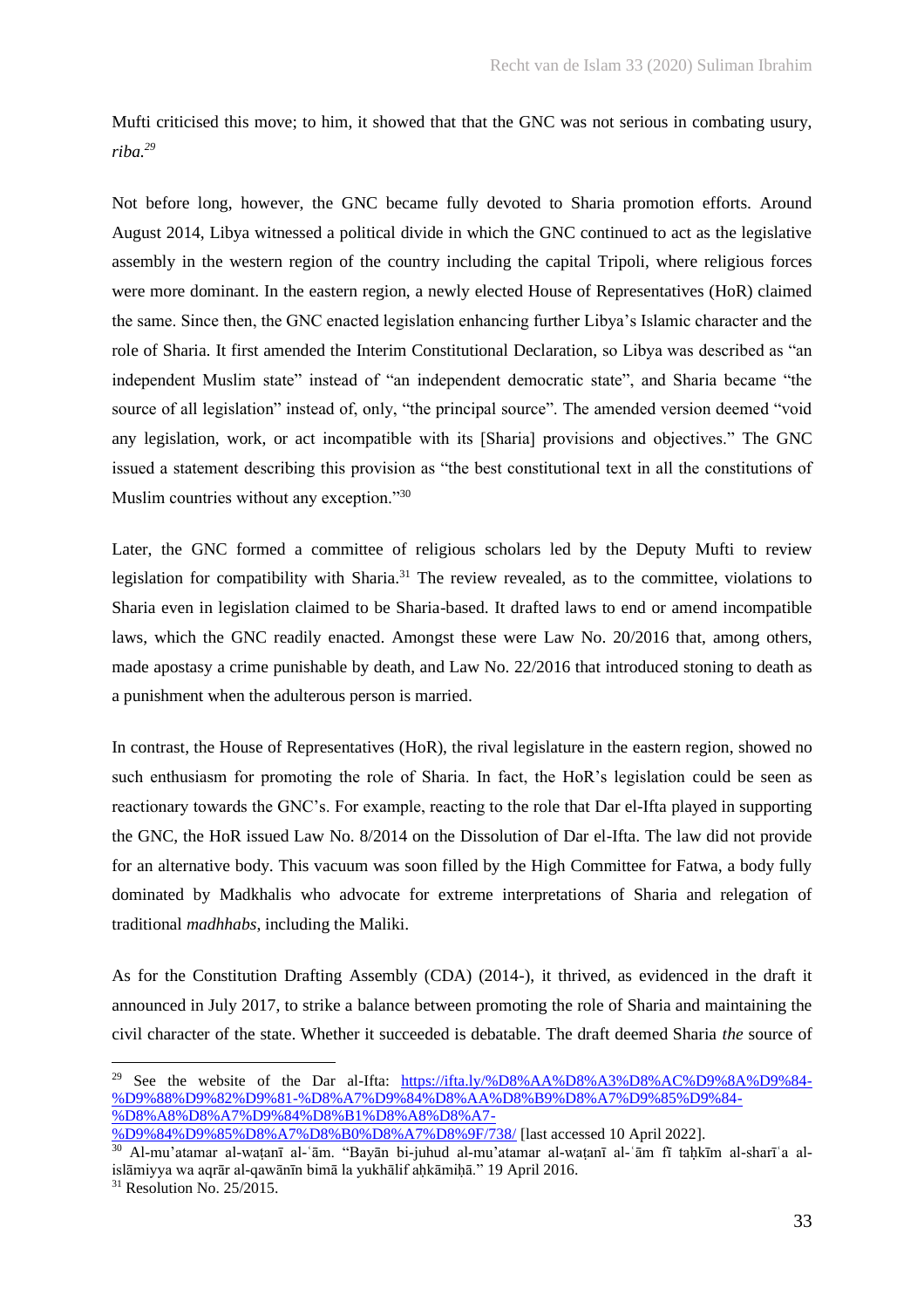legislation, a wording that could be read as excluding all other sources. The draft also provided for an independent institute composed of Sharia specialists for research and fatwas and stated that judicial rulings are to be issued in the name of Allah not the Libyan people.

Still, the 2017 draft did not define Sharia. Thus, it would be the task of parliament, when enacting new legislation, or the constitutional court, when deciding on the compatibility of legislation with Sharia, to decide on this definition. It would be possible, as a CDA member explained, to interpret Sharia as only the conclusive rulings, which are quite limited in number and effect.<sup>32</sup> The draft also underpinned the democratic character of the state and the rule of law. It provided for numerous human rights and basic freedoms.

The draft received different responses. There are those who saw its provisions on Sharia as paving the way for Libya to become a theocratic state. (Shaeteer 2017)<sup>33</sup> Others, however, saw these provisions as insufficient. The High Committee for Fatwa in the eastern region, in a statement dated 1 August 2017, accused the Constitution Drafting Assembly of proposing numerous explicit violations to Sharia, e.g., unqualified freedoms of thought and expression, formation of political parties and civil society organizations, and equality between men and women. At the end, the Committee advised the Libyans, rulers and the ruled, to discard the draft constitution. $34$ 

Indeed, this draft will be subject to a public referendum, and will need the approval of two thirds of the voters to pass. This could be a too high threshold to pass given how controversial its provisions are, especially those pertaining to Sharia.

# **3 (Lack of) Legislation on polygamy as an identity manifestation**

Polygamy has never been a widespread phenomenon in Libya.<sup>35</sup> Still, it attracted, as evidenced in legislation introduced under Gaddafi and in his aftermath, the attention of the subsequent authorities. They thrived to impose restrictions on polygamous marriages, or remove them, in a way apparently intended to show how faithful they are to the true, from their view, understanding of Sharia as an identifier of national identity.

Under the Monarchy, and in line with the adopted opinion of the Maliki *madhab*, there were no restrictions on polygamy. As mentioned earlier, judges had to resort to the *rajah* opinion, i.e., the

<sup>32</sup> Buḥamra 2019.

<sup>&</sup>lt;sup>33</sup> Shaeteer 2017.

<sup>34</sup> Al-lajna al-ulia lil efta, 2017.

<sup>&</sup>lt;sup>35</sup> Freedom House, 2010.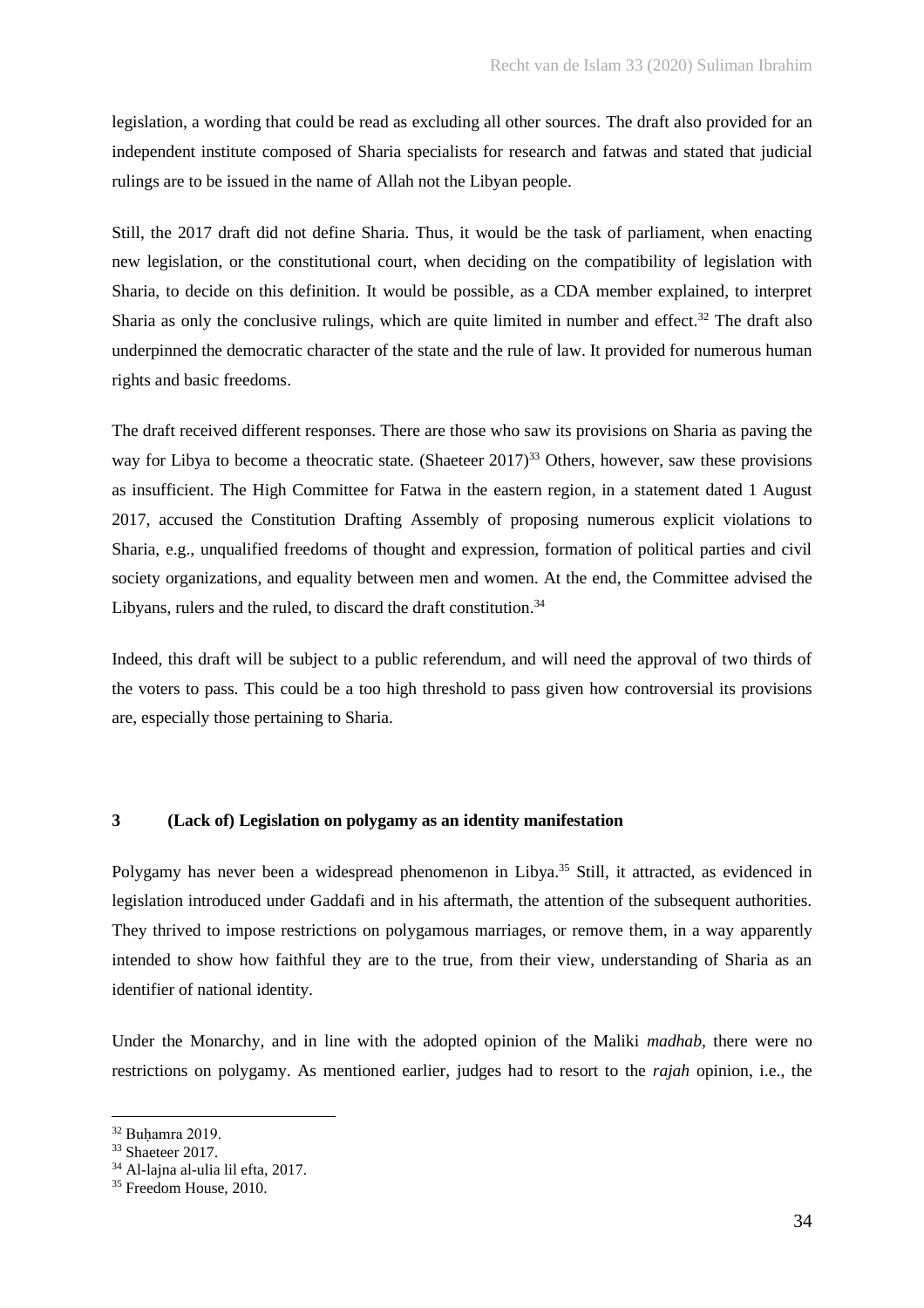stronger in terms of evidence, and then *mashour, i.e.,* popular or mainstream amongst jurists, opinions within this *madhab*, and these, like other conventional opinions in other *madhhabs*, impose no restrictions on polygamy. They do require the man who seeks polygamous marriage to be able to provide for all his wives, and to treat them in an equal and just way. Still, it is this man who should decide whether he fulfils both requirements, not supervised when doing so save by his own piety.<sup>36</sup>

However, this changed under Gaddafi. He spoke out against polygamy and issued directives that made it increasingly restricted. This was not the case in the early years of his rule; then, more conventional interpretations of Sharia prevailed. Law No 176/1972 as amended in 1973 only effected marriages of Libyans to foreigners; "… while a man who marries only Libyans enjoys the traditional right of polygamy, a man who marries a foreign woman must remain monogamous, because he is prohibited from marrying a second wife, whether Libyan or foreign."<sup>37</sup>

The change occurred with the introduction of Law No. 10/1984 on Marriage and Divorce. While it still allowed polygamy, this law required a prior judicial permission. Article 13 read: "It is permissible for the man to marry another wife with the permission of the competent court after checking his social circumstances, and physical and financial ability". This wording raised questions, as some writers pointed out. A term like "social circumstances" is quite vague; what exactly would the judge be looking at when checking if a man' "social circumstances" permit him to marry a second woman? Besides, while the intent was to restrict polygamy, the law said, "it is permissible for the man to …"; it would have been better to use a phrase such as "it is not permissible for the man to … unless …".<sup>38</sup>

Stronger wording and restrictions came later. As amended by Law No. 22/1991, Article 13 read: "It is not permissible for the man to marry another woman unless the following two conditions are met: (1) obtaining the written formal (*rasmi*) consent of the current wife, or the issuing of a permission by the court, (2) ensuring, by the court, that his social circumstances, and financial and health ability enable him to do so [marry a second wife]." The failure to meet any of these conditions would result in the annulment of the second marriage and its effects. The first wife could file a lawsuit asking for the annulment to be declared.

This amendment too raised questions. The requirement of a formal consent to conclude the second marriage is said to be alien to Sharia that deems the marriage contract only consensual. The vague term of "social circumstances" was still there. More importantly, the law invalidated the second marriage and all its effects, e.g., linage, inheritance, maintenance. What if this marriage resulted in

<sup>36</sup> Izzbaida, 2009, 224.

<sup>&</sup>lt;sup>37</sup> Mayer, 1978, 47.

<sup>38</sup> Izzbaida, 2009, 225.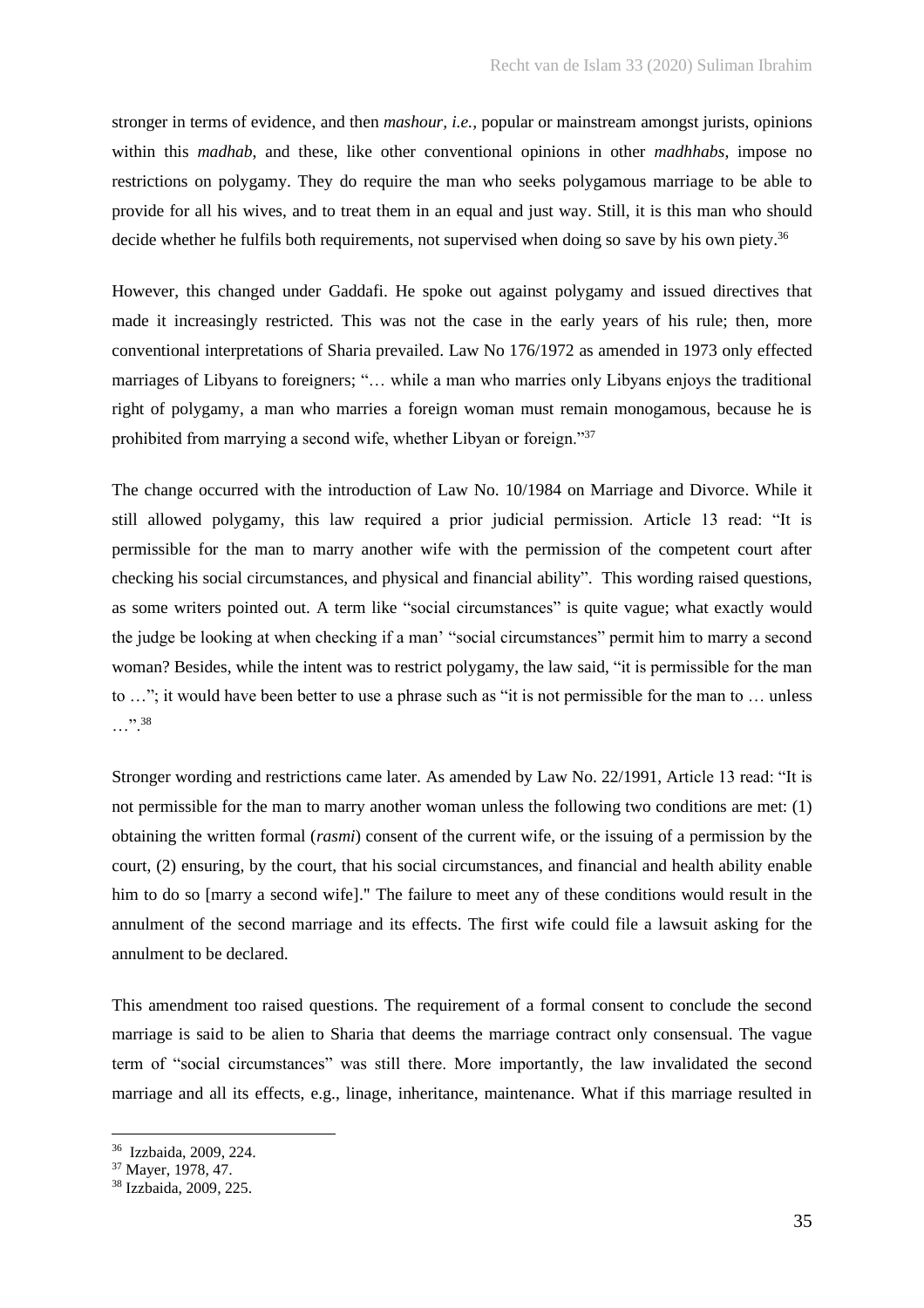children; would they be deemed illegitimate? A judge faced with this dilemma would, some writers argued, conclude that this marriage is correct in terms of Sharia, incorrect in terms of law.<sup>39</sup> What would be the effect on this judge's consciousness? they wondered.<sup>40</sup> Practically speaking, being valid in terms of Sharia could offer little help; an official at the local office of civil affairs registration would decline to issue essential documents such as the family book and the birth certificates.<sup>41</sup>

Not long, however, the regime introduced even stronger restrictions. As per Law No. 9/1994, the husband had to present "serious reasons" for wanting to marry a second wife, and to get either the first wife's written consent before the competent court, or the court's permission after a successful lawsuit by the husband against her. If these conditions were not met, the second marriage would be void, and the first wife could initiate a lawsuit, orally or in writing, asking for the divorce of the second wife.

Interestingly, in a rare challenge to the head of the regime, the General People's Congress (the legislature) enacted in 1998 a law that removed the requirement of the first wife's consent. It only required the permission of the court after checking the husband' social circumstances, and financial and health ability. The first wife could request a judicial divorce on the grounds of material and psychological harm she suffered because of the second marriage if she could prove it.<sup>42</sup> However, Gaddafi, in a move of "dubious legality," annulled that law.<sup>43</sup> His interference shows how crucial to his image as a women liberator restricting polygamy was.

Aware of this, the Supreme Court evaded addressing the question on the legitimacy of such restrictions from a Sharia viewpoint. According to Libyan law, the Court can invalidate legislation for incompatibility with the constitution. Libya under Gaddafi had no constitution, but there were laws and charters that arguably enjoyed a constitutional character. Amongst these was the Declaration on the Establishment of the Authority of the People (DEAP) that pronounced the Quran to be the law of Libyan society. One could challenge a law for violating the Quran, hence the DEAP.

Indeed, in 1998, the Court received a challenge against the constitutionality of Article 13 of Law No. 10/1984. In this case, a first wife filed a lawsuit asking, besides other requests, for the annulment of her husband's second marriage for concluding it without her consent. While seeing this case, the Court of the North of Tripoli concluded that the relevant Article seemed to be unconstitutional as it

<sup>39</sup> Izzbaida, 2009, 229.

<sup>40</sup> Izzbaida, 2009, 229.

<sup>&</sup>lt;sup>41</sup> This is not only a theoretical possibility. As shown by a case brought before the Supreme Court to challenge the constitutionality of Article 13, the office of civil affairs registration cited Article 13 to refuse to register the second wife in the husband's family book. The Supreme Court. Constitutional Appeal No. 26/59 dated 23/12/2013.

<sup>42</sup> Izzbaida, 2009, 233.

<sup>43</sup> Hinz 2002, 23, as cited by Welchman 2007, 31.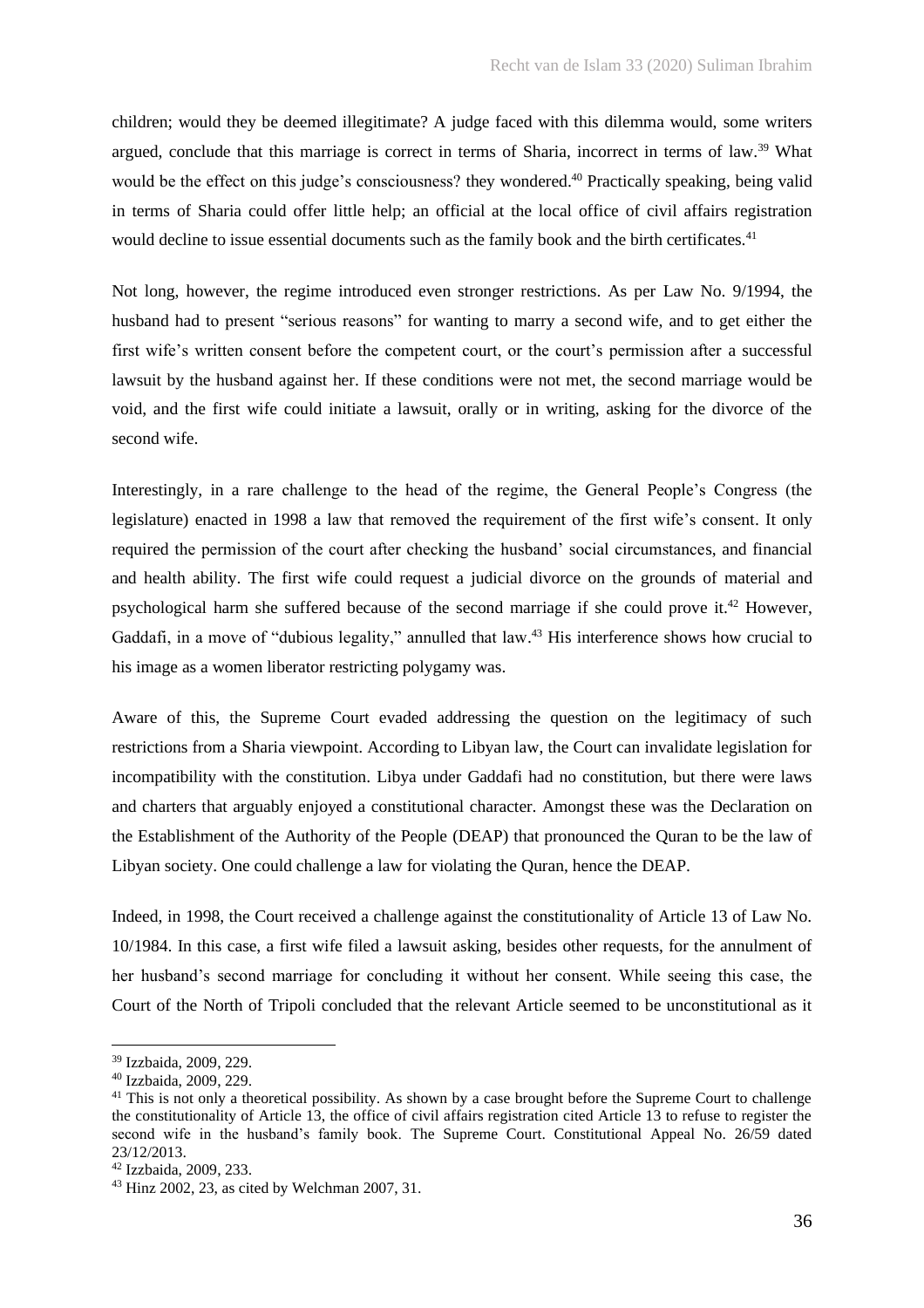limited polygamy contrary to the Quran. As the DEAP stated that the Quran was the law of the society, this made Article 13 unconstitutional. On 13 September 1998, the court suspended the case and referred it to the Supreme Court.

The Supreme Court, however, dismissed the case without discussing its substance. As to the Court, Law No. 17/94 on the Regulation of the Supreme Court provided for only two ways to challenge the constitutionality of any legislation: (1) filing a lawsuit before the Supreme Court by a person who has personal and direct interest in deeming the concerned legislation unconstitutional, and (2) referring by a lower court of any serious and essential claim of unconstitutionality that arose while hearing the case. The second way required, as the Supreme Court interpreted it, that the claim be raised by one of the litigants, not the court hearing the case. Since it was the Court of the North of Tripoli that took the initiative to refer the unconstitutionality claim to the Supreme Court, the latter decided on 19 May 2005 not to accept the case. It then returned the matter to the North of Tripoli Court so it could decide on substance, i.e., the annulment of the second marriage.

That the judges of the lower court took the initiative to refer the unconstitutionality claim to the Supreme Court seems to be motivated by what some writers described as a consciousness problem.<sup>44</sup> While seeing polygamy as permissible by Sharia, the judge had no option but to declare as legally invalid a second marriage concluded in violation to Article 13. Declaring this article unconstitutional could have paved a way out of the dilemma. Yet, the Supreme Court was not prepared to confront the regime and preferred to dismiss the case without looking at its substance. Left with no other options, some judges rejected cases filed by first wives to declare second marriages invalid.<sup>45</sup> Of course, their rulings would likely be struck down, if appealed, for violating the law. Still, this shows the extent to which these judges were prepared to go to avoid violating what they thought was the true interpretation of Sharia.

As explained earlier, Gaddafi' successors too shared the belief that the legislative restrictions on polygamy were incompatible with Sharia. As early as 23 October 2011, eight months after the start of the uprising against the Gaddafi's regime, the new leaders announced their intention to remove these restrictions. In his speech on the Liberation Day, Mustafa Abdul Jalil, the chairman of the National Transitional Council (NTC), announced that 'any law violating Islamic Sharia is suspended with

<sup>44</sup> Izzbaida, 2009, 229.

<sup>45</sup> According to Ibrahim Ahmed, private lawyer, he defended in 2008 a husband in a lawsuit brought by his first wife to divorce the second wife; the husband had failed to get the needed consent. The husband was in a difficult position as the conditions for the divorce cases were all present. The lawyer then argued that Article 13 violated the Quran that explicitly permits polygamy. As such, it violated the Declaration on the Establishment of the Authority of the People (DEAP) and was unconstitutional. The judge, however, surprised him by rejecting the lawsuit. Buzaid, Juma. Ta'dud aljauzat fi alqanoun alibi (polygamy under Libyan law). Facebook. 25 April 2021. https://www.facebook.com/Juma.buzaid/posts/4300753249948922 , last 10 April 2022.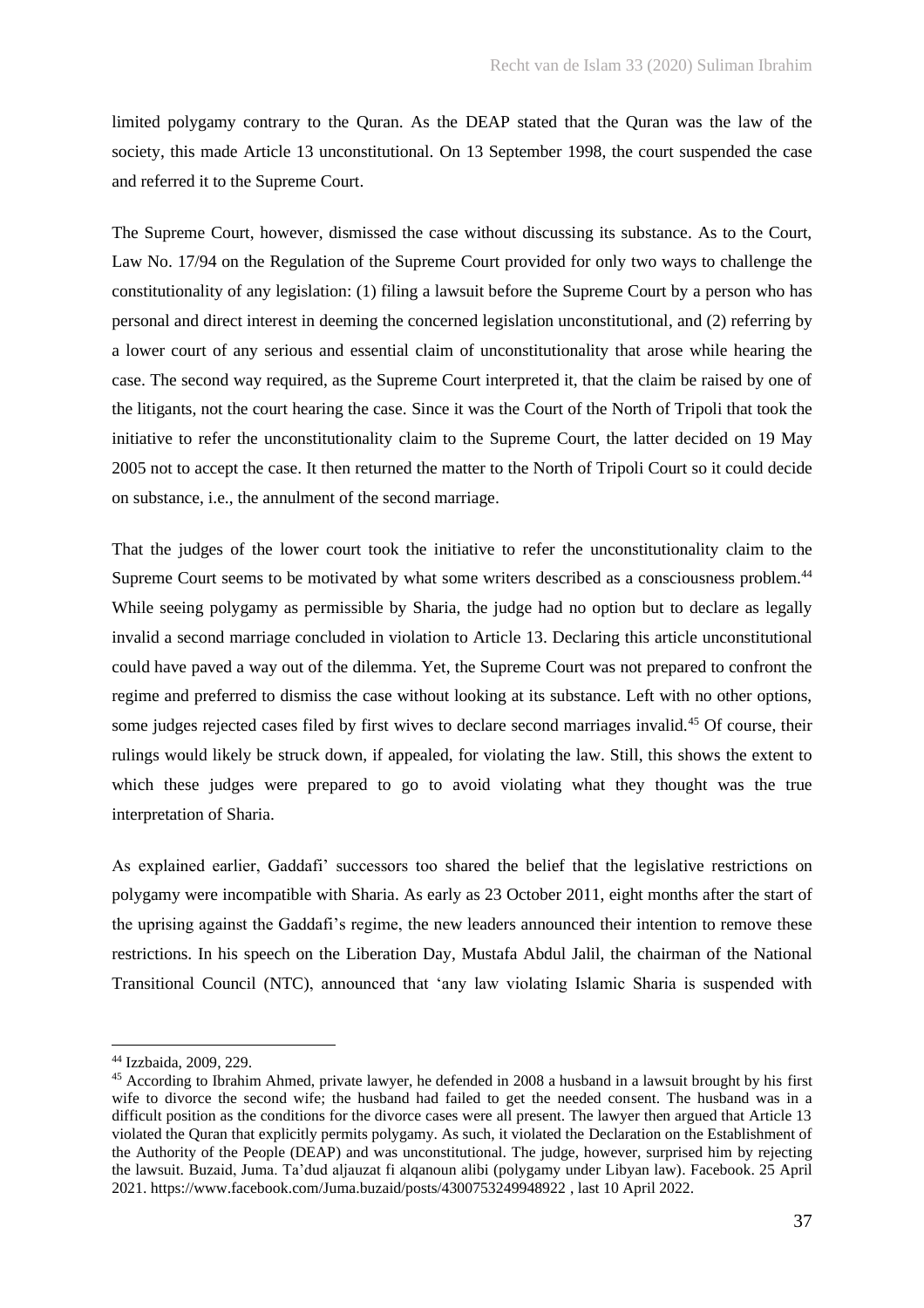immediate effect, including the law that restricts polygamy'.<sup>46</sup> This shows how polygamy featured high, as evidence of commitment to the true interpretation of Sharia, in the eyes of policy and decision makers. Legally speaking, Abdul Jalil's statement was unsound. He could not in his capacity as the chairman of the NTC annul or even alter any law. Expectedly, courts continued to require the consent of the first wife.

In response, the Grand Mufti criticised the restrictions and called on the lawmakers to remove them. This was a fatwa<sup>47</sup> he handed down on 20 December 2012 in response to a question submitted by a man married with three children who wanted to marry a second wife. He needed to marry a second wife, he explained, as his first one was suffering from a chronic disease. The court, however, declined to give him a permission to do so unless he obtained the first wife's consent. Article 13 was still in force, he was told. His question to Dar el-Ifta was whether Sharia knows such restrictions. The Grand Mufti explained that Sharia permits marrying a second wife if the husband can provide for both wives in a just and equal way. Asking for the first wife's consent, he stated, is a condition unknown to Sharia, and the Prophet said, "Whatever condition is not in the Book of Allah [the Quran] is void". He called upon the lawmakers to annule the condition so the law would become Sharia-conform.<sup>48</sup>

While it took the lawmaker a few more years to introduce the requested change, this time the Supreme Court provided a quicker response. On 5 February 2013, the Court declared as unconstitutional the restrictions on polygamy per Article 13. When a wife discovered that her husband had married another woman, she filed a lawsuit before a District Court in Tripoli demanding the annulment of the second marriage as Article 13 stipulated. In response, the husband argued that this Article 13 was unconstitutional. By requiring the consent of the first wife, which was hardly possible to get, this article effectively made polygamy impossible. This made it inconsistent with Sharia that knows no such restrictions, and inconsistent with the Constitutional Declaration that made Sharia the principal source of legislation, hence unconstitutional. On 5 January 2012 the case before the District Court was suspended, and on 26 March 2012 the husband filed his claim before the Supreme Court.

<sup>48</sup> Al-Ghariani, Sadiq. Hukm ishtirat muafaqat alzauja alawla fi alzauaj bi ukhra (Rule on requiring the first wife's consent for marrying another). Ftawa No. 730, dated 20 December 2012. Available at: [https://ifta.ly/%d8%ad%d9%83%d9%85-%d8%a7%d8%b4%d8%aa%d8%b1%d8%a7%d8%b7-](https://ifta.ly/%d8%ad%d9%83%d9%85-%d8%a7%d8%b4%d8%aa%d8%b1%d8%a7%d8%b7-%20%d9%85%d9%88%d8%a7%d9%81%d9%82%d8%a9-%d8%a7%d9%84%d8%b2%d9%88%d8%ac%d8%a9-%d8%a7%d9%84%d8%a3%d9%88%d9%84%d9%89-%d9%81%d9%8a-%d8%a7%d9%84%d8%b2/667/) [%d9%85%d9%88%d8%a7%d9%81%d9%82%d8%a9-%d8%a7%d9%84%d8%b2%d9%88%d8%ac%d8%a9-](https://ifta.ly/%d8%ad%d9%83%d9%85-%d8%a7%d8%b4%d8%aa%d8%b1%d8%a7%d8%b7-%20%d9%85%d9%88%d8%a7%d9%81%d9%82%d8%a9-%d8%a7%d9%84%d8%b2%d9%88%d8%ac%d8%a9-%d8%a7%d9%84%d8%a3%d9%88%d9%84%d9%89-%d9%81%d9%8a-%d8%a7%d9%84%d8%b2/667/)

<sup>46</sup> See Adam Nossiter, Hinting at an End to a Curb on Polygamy, Interim Libyan Leader Stirs Anger, New York Times, 30 October 2011, available at[:http://www.nytimes.com/2011/10/30/world/africa/libyan-leaders-remark](http://www.nytimes.com/2011/10/30/world/africa/libyan-leaders-remark-favoring-polygamy-stirs-anger.html?pagewanted=all&_r=0)[favoring-polygamy-stirs-anger.html?pagewanted=all&\\_r=0,](http://www.nytimes.com/2011/10/30/world/africa/libyan-leaders-remark-favoring-polygamy-stirs-anger.html?pagewanted=all&_r=0) last accessed 10 April 2022.

 $47$  A fatwa is "a formal ruling or interpretation on a point of Islamic law given by a qualified legal scholar ar (known as a mufti)". Britannica, T. Editors of Encyclopaedia. "fatwa." Encyclopedia Britannica, September 27, 2016. [https://www.britannica.com/topic/fatwa.](https://www.britannica.com/topic/fatwa)

[<sup>%</sup>d8%a7%d9%84%d8%a3%d9%88%d9%84%d9%89-%d9%81%d9%8a-%d8%a7%d9%84%d8%b2/667/,](https://ifta.ly/%d8%ad%d9%83%d9%85-%d8%a7%d8%b4%d8%aa%d8%b1%d8%a7%d8%b7-%20%d9%85%d9%88%d8%a7%d9%81%d9%82%d8%a9-%d8%a7%d9%84%d8%b2%d9%88%d8%ac%d8%a9-%d8%a7%d9%84%d8%a3%d9%88%d9%84%d9%89-%d9%81%d9%8a-%d8%a7%d9%84%d8%b2/667/) last accessed 10 April 2022.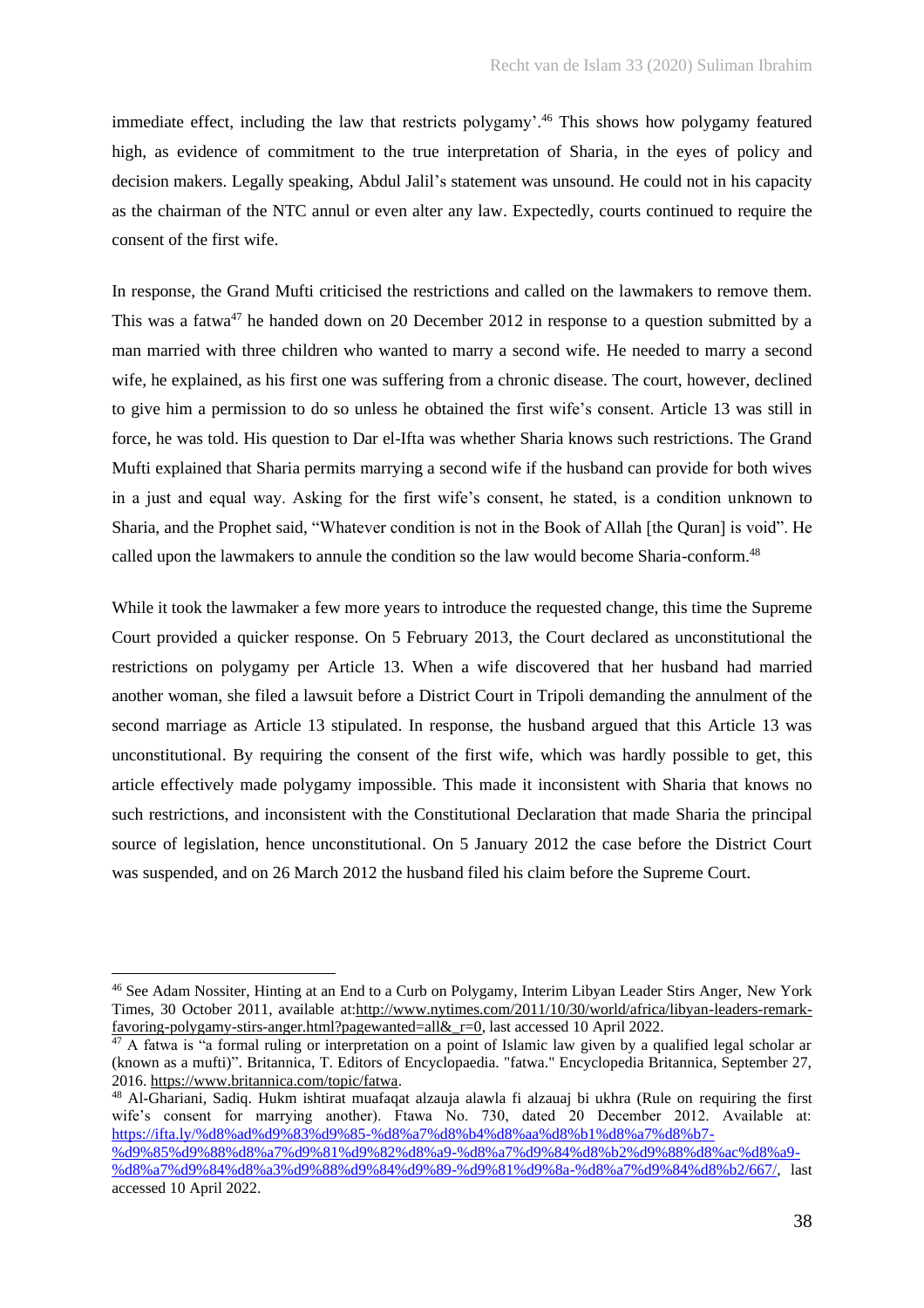Deciding on such a claim entails adopting a specific position on the interpretation of Sharia. While the claim was based on conventional opinions that allow no restrictions on polygamy, there are others contrary views. As to these opinions, polygamy is only permissible (*mubah*); it neither obligatory (*wajib*)*,* nor recommended (*mandub*), and restricting what is permissible is permissible, the juristic ruling says. Such a ruling is claimed to be the justification behind disallowing polygamy in the Tunisian family law and regulating and limiting it in many other Muslim countries including Egypt, Morocco, Pakistan, and Indonesia.<sup>49</sup>

Given that the impact of its decision would not be limited to the case at hand, one would expect the Supreme Court to address all various opinions especially those arguing that restricting polygamy is acceptable to Sharia. However, as it appears from its half page long reasoning, the Court did not mention any opinions which could have been expressed by the defendant. In its ruling on 5 February 2013 the Court reasoned that Sharia allows polygamy save in very limited cases, e.g., marrying a woman and her sister or aunt. Hence, it is not permissible to enact laws restricting it. Since Article 13 subjected polygamy to conditions impossible to meet, the Court reasoned, effectively banned it, hence violated Sharia, which is the principal source of legislation. This, it concluded, made Article 13 unconstitutional.

Under Libyan law, such a ruling deprives the law concerned of its status as law. It becomes, thus, no longer enforceable. The Supreme Court reiterated this when addressing another challenge against the constitutionality of Article 13. This time, the husband and the second wife together filed the lawsuit. They concluded their marriage on 23 February 2007, but the office of civil affairs registration refused, citing Article 13, to recognize it and add the second wife to the family book. The fate of the marriage became thus in the hands of the first wife; she could end it by filing a divorce case. This constituted an infringement on the right to marry, which is a human right, and the principle of equality between the two women in this case. Besides, the article violated Sharia that permits polygamy. In the ruling it issued on 23 December 2013, the Court stated their argument in full but noted that their request had already been granted. The Court's rulings on constitutionality claims, like the one it had issued on 5 February 2013, are binding on all lower courts and all entities in Libya; they are *erga omnes* rulings.

Unaware of this legal effect, however, legal notaries entrusted with concluding marriage contracts continued to ask for the first wife's consent.<sup>50</sup> A legislative intervention seemed needed. Indeed, on 14 October 2015, the General National Congress (GNC) introduced, upon the advice of the previously mentioned Expert Committee, Law No. 14/2015 to amend Law No. 10/1984 by, among others, ending

<sup>49</sup> Otto 2010: 631-2.

<sup>50</sup> Buzaid, Juma. Ta'dud aljauzat fi alqanoun alibi (polygamy under Libyan law). Facebook. 25 April 2021. https://www.facebook.com/Juma.buzaid/posts/4300753249948922 , last 10 April 2022.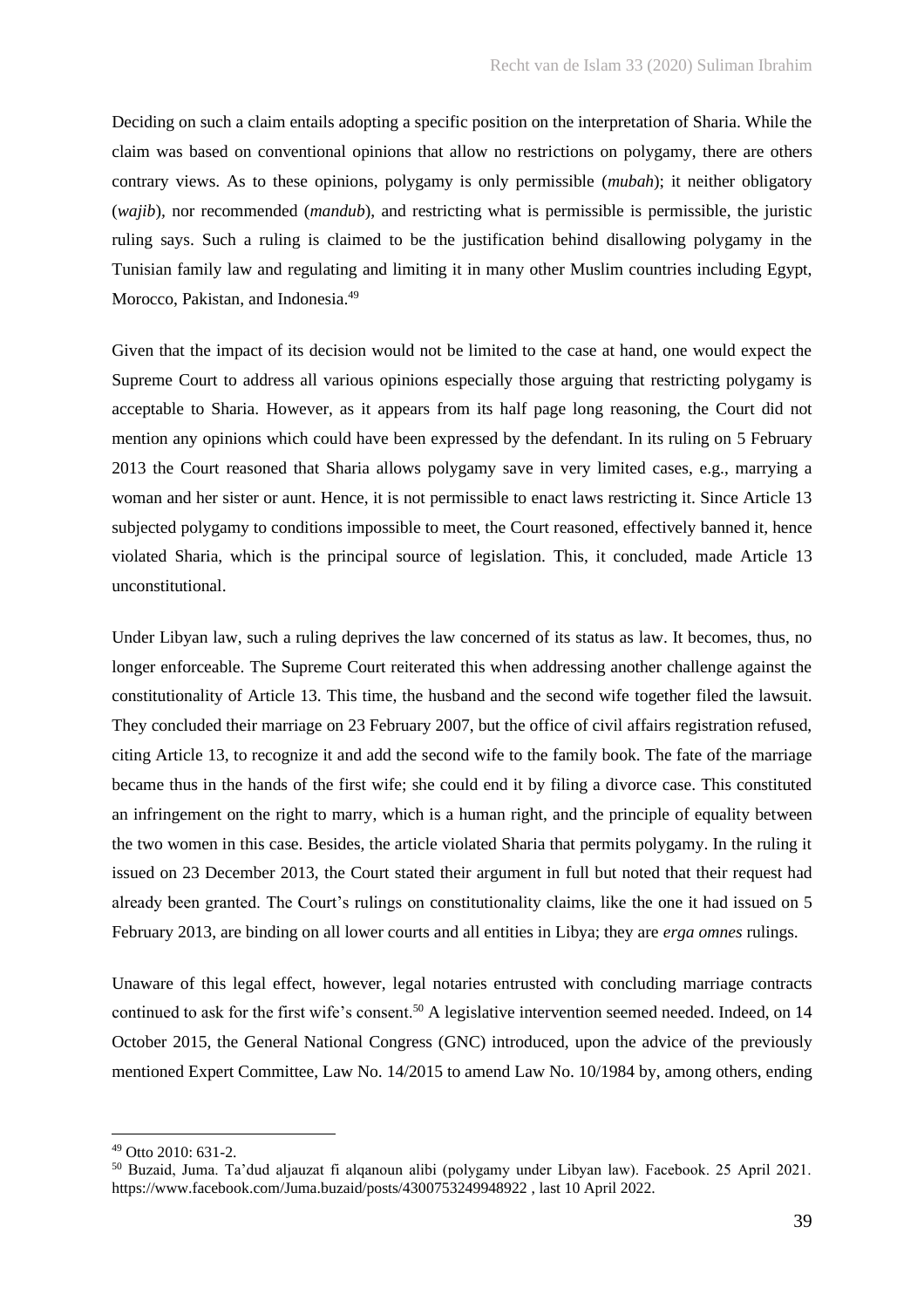Article 13 altogether.  $51$  However, the validity of this law, one should mention, like that of the other laws that the GNC introduced after 2014, is seriously questioned. Its rival, the House of Representatives (HoR) claimed to be the only legitimate legislature, and in the eastern part of the country, which is under its control, the GNC's laws including the one on polygamy have not been implemented. Still, these laws are largely recognised and implemented in a great part of the country, including the capital Tripoli, home to around one third of the population. They contribute to a dichotomy of legislation Libya has witnessed since the 2014 divide. For example, in the east, the age of marriage is still 20, in accordance with the original stipulation of Law No. 10/1984, and apostasy is not, yet, a crime. In the west, the marriage age is 18 and apostasy is a crime punishable by death.

While hoping that the efforts to address the effects of the divide will succeed, one cannot help but wonder what that means for the GNC's legislation including that on polygamy; will it be kept and enforced in the entire country, or rather be revoked. Since an important part of this legislation, including that on polygamy, is meant to enhance the role of Sharia, conventionally interpreted, as an identifier of national identity, the question on the fate of this legislation is in essence a question about this role, which is still far from settled.

## **4 Conclusions**

Through the analysis of legal developments concerning polygamy, this paper showed that while Sharia has undisputedly been key in building Libya's national identity, its interpretation, and the authority to decide on that have been anything but undisputed.

The Monarchy regime (1951-1969) confined Sharia almost exclusively to family law, which then was seen as closely linked to the country's Islamic identity. The regime left this law to the uncodified rules of the Maliki *Madhab* as interpreted and applied by *qadis*. Usurpingly, polygamy remained unrestricted. The Gaddafi regime (1969-2011), however, widened the application of Sharia beyond family law, which then lost its special connection with Islamic identity. The regime introduced Sharia-based legislation on both family and non-family matters. Gaddafi's own thinking was key in the process. To enhance his image as a women liberator, he directed legislation presented as Shariabased that increasingly restricted polygamy. This move attracted heavy criticism for violating conventional Sharia, and in Gaddafi's aftermath (2011-) these restrictions got struck down, in 2013, by the Supreme Court and, in 2015, by the General National Congress (GNC).

<sup>51</sup> Several of these laws were published, in Arabic, in the Official Gazette, issue 5, 17 November 2015. Available online: <http://itcadel.gov.ly/wp-content/uploads/pdfs2013/add05-2015.pdf> , last accessed 10 April 2022.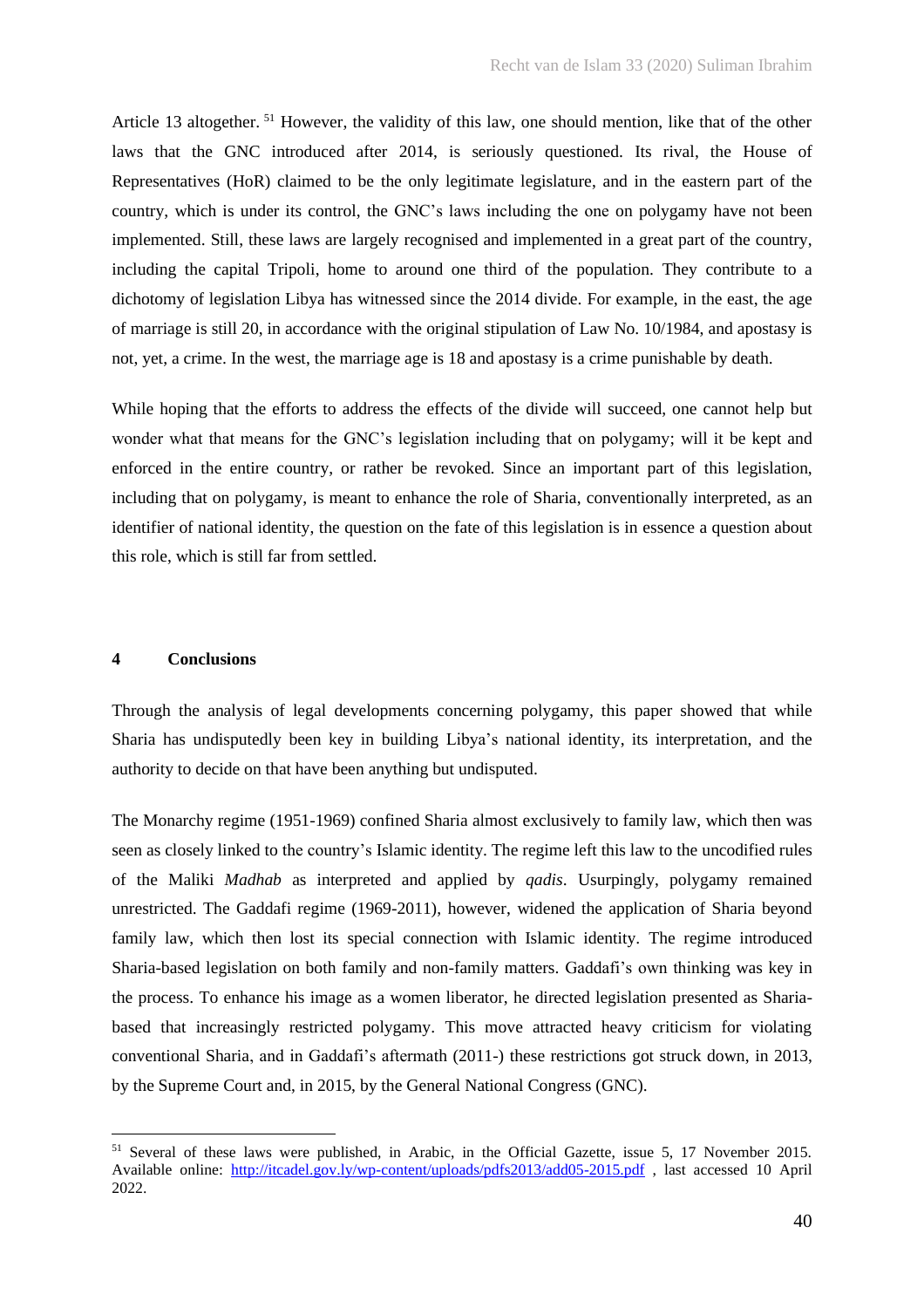Still, whether such interpretations will continue to dominate the application of Sharia in Libya is unclear. The ongoing debate on the draft constitution bears testimony to that. The Constitution Drafting Assembly (CDA) struggled to build consensus on, among other key issues, the role of Sharia. In its latest draft, it tried to promote this role while maintaining the civil character of the state. Besides underpinning the democratic character of the state and providing for many human rights and basic freedoms, the draft considered Sharia *the* source of legislation, established a Council for *Shari*  Research, and stated that judicial rulings are to be issued in the name of Allah not the Libyan people. However, the draft received criticism from secular voices for establishing for a theocratic state,<sup>52</sup> and from religious ones for assigning a too little role to Sharia.<sup>53</sup> Unsurprisingly, the draft's position on Sharia is expected, among others, to lead to its rejection in the planned public referendum.

Obviously, there is no easy way to address the issue of Sharia in Libya. A contributing factor is the fact that the still existing political divide, that developed at times into armed conflicts, took, among others, a religious dimension, i.e., Islamists vs secularists. As a result, promoting the role of Sharia is often seen as part of the former's efforts for dominance. The ongoing efforts to end this divide and address its effects need to include a societal dialogue including the two about the identity of the new Libya, and what role Sharia can be assigned.

<sup>52</sup> Shaeteer 2017.

<sup>53</sup> See Al-Lajna al-Ulia lil Efta. 2017. Bian bi shan Musudat Mashrou' al-Distour (a Statement on the Draft Constitution).1August.Accessed10April2022: [https://www.facebook.com/916893245007894/posts/1596901657007046/.](https://www.facebook.com/916893245007894/posts/1596901657007046/)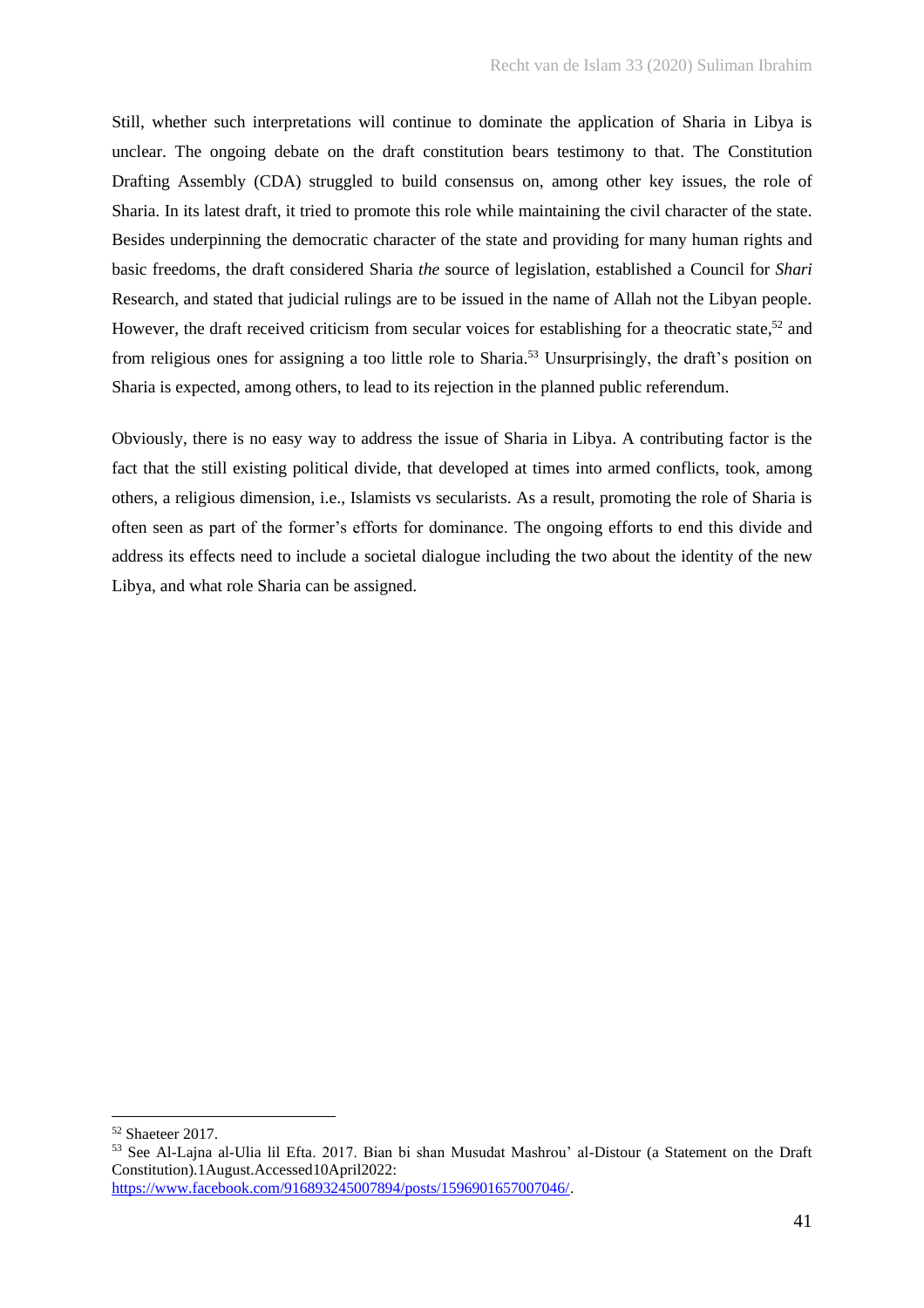### **References**

Al-Muhami. 1990. [journal issued by the Libyan Association for Lawyers]. Issue 31-32. Year 8. July-December 1990.

Al-Sanhuri, Abd al-Razzaq. 1997. Al-Wasit fi Sharah Al-Qaanun Al-Madani [An Explanation of The Civil Law], part 1. Cairo: Dar al-Nahda, 61. As cited by Bechor, Guy. *The Sanhuri Code, and the Emergence of Modern Arab Civil Law (1932 to 1949)*. Brill, 2007, 84.

An-Na'im, Abdullahi, ed. *Islamic family law in a changing world: A global resource book*. Vol. 2. Zed Books, 2002, xi, xii.

Anderson, J. N. D. 1954. "The Shari'a and Civil Law." Islamic Quarterly 1 (1). As cited by Bechor, Guy. *The Sanhuri Code, and the Emergence of Modern Arab Civil Law (1932 to 1949)*. Brill, 2007, 85.

Bughrara, D. and Al-Ghitta, N., 2016. Al-qānūn raqm 1 li-sana 2013 bi-shaʾān manʿa al-fawāʾid alrabwiyya. In: S. Ibrahim and J. Otto, ed., *Taqwīm tashrīʿāt Libīā al-ajal iʿāda al-banāʾ*. [online] Leiden: Van Vollenhoven Institute. Available at: <https://www.universiteitleiden.nl/en/news/2016/06/final-report-assessing-legislation-for-libyasreconstruction> [Accessed 10 April 2022].

Buḥamra, Alhadi. 2019. Al-Musār al-dustūrī al-Lībī 2014-2018. Tripoli: Dār al-Ruwād.

Freedom House, *Women's Rights in the Middle East and North Africa 2010 - Libya*, 3 March 2010, available at: https://www.refworld.org/docid/4b99012091.html [accessed 10 April 2022].

Hallaq, Wael B. *An introduction to Islamic law*. Cambridge University Press, 2009*, 178.*

Hinz, Almut. 2002. "The development of matrimonial law in Libya." Journal of Libyan Studies 3 (1): 13-29. As cited by Lynn Welchman. 2007. Women and Muslim Family Laws in Arab States: A Comparative Overview of Textual Development and Advocacy, vol. 1. Leiden: Leiden University Press.

Izzbaida, Alhadi Ali. 2009. Ahkam alusra fi altashri' allibi (Family provisions in Libyan legislation). Tripoli: no publisher.

Izzbaida, Alhadi Ali. "Qira'at fi ta'deel al-qānūn raqm 14 li-sana 2015 (A read on Law No. 14/2015 [which amended Law No. 10/1984 on Marriage and Divorce])". Al-Qānūn Journal (issued by the Universiy of Tripoli). Issue 6, 2016-2017.